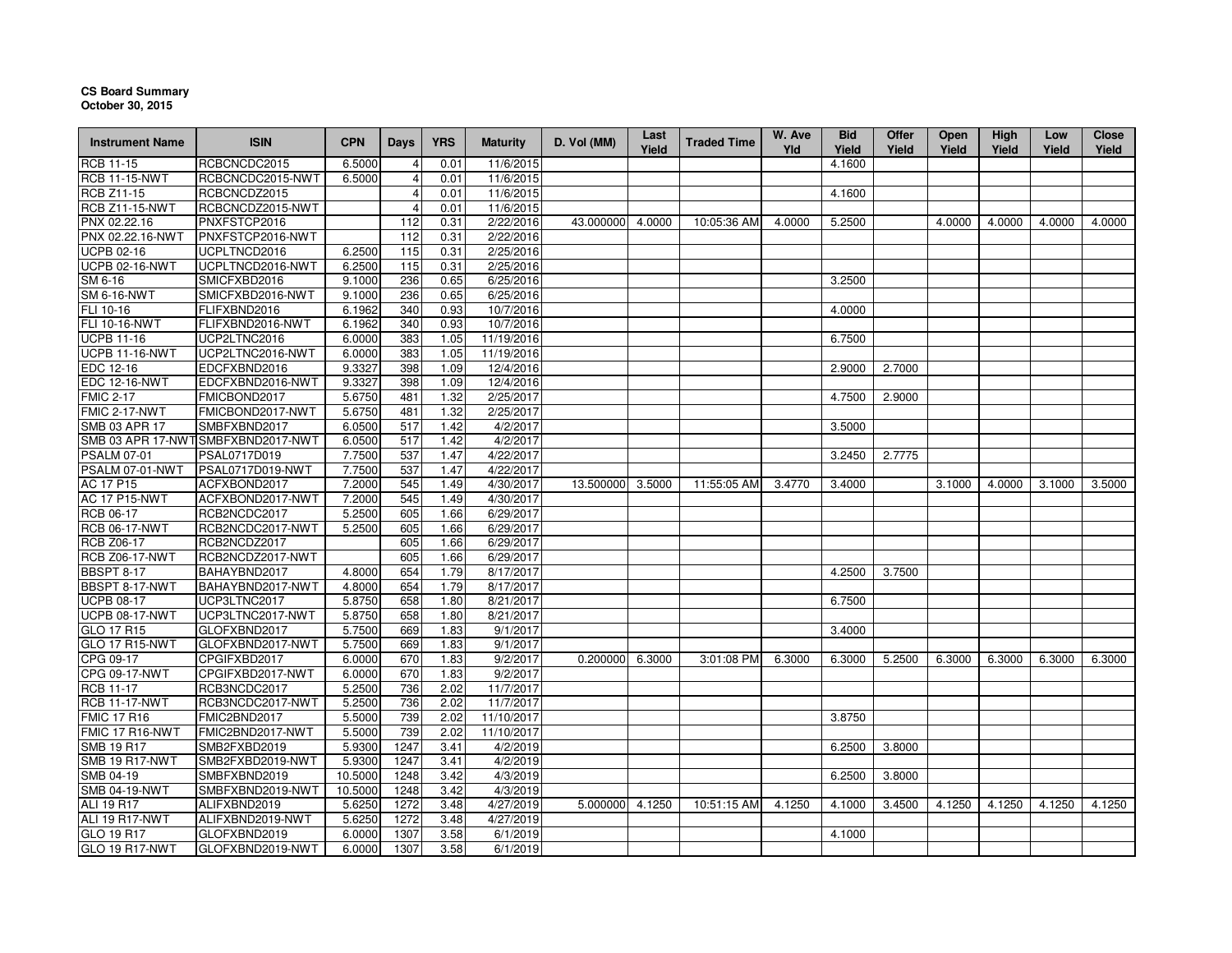| FLI 19 R17<br>FLIFXBND2019<br>6.2731<br>1314<br>3.60<br>6/8/2019<br>4.5000<br>3.8000<br><b>FLI 19 R17-NWT</b><br>FLIFXBND2019-NWT<br>6/8/2019<br>6.2731<br>1314<br>3.60<br>1352<br>7/16/2019<br>4.5000<br>SMICFXBD2019<br>6.0000<br>3.70<br>3.8000<br><b>SM 19 R17-NWT</b><br>SMICFXBD2019-NWT<br>7/16/2019<br>6.0000<br>1352<br>3.70<br>FMICBOND2019<br>5.7500<br>3.77<br>8/10/2019<br>4.7500<br>1377<br>FMICBOND2019-NWT<br>8/10/2019<br>5.7500<br>1377<br>3.77<br>JGS 08-19<br>JGSFXBND2019<br>5.2317<br>1394<br>3.82<br>8/27/2019<br>2.750000 4.1225<br>4.0919<br>4.2700<br>3.8250<br>4.1750<br>4.1750<br>3.8250<br>3:31:58 PM<br>4.1225<br><b>JGS 08-19-NWT</b><br>JGSFXBND2019-NWT<br>8/27/2019<br>5.2317<br>1394<br>3.82<br>GTCFXBND2019<br>4.7106<br>1466<br>4.01<br>11/7/2019<br>4.4500<br>GTCFXBND2019-NWT<br>4.7106<br>4.01<br>11/7/2019<br>1466<br>VLLFXBND2019<br>5.6542<br>11/9/2019<br>1468<br>4.02<br>5.9000<br>VLLFXBND2019-NWT<br>5.6542<br>4.02<br>11/9/2019<br>1468<br>ACFXBOND2019<br>11/23/2019<br>5.4500<br>1482<br>4.06<br>13.100000<br>4.0000<br>3:29:48 PM<br>3.9837<br>4.1000<br>4.0950<br>4.0950<br>3.6000<br>4.0000<br>ACFXBOND2019-NWT<br>5.4500<br>1482<br>4.06<br>11/23/2019<br>4.32<br>2/27/2020<br>GTCFXBND2020<br>4.8371<br>1578<br>5.1000<br>4.0000<br>GTCFXBND2020-NWT<br>4.8371<br>4.32<br>2/27/2020<br>1578<br>SMPH 03-20<br>SMPHFXBD2020<br>5.1000<br>1581<br>4.33<br>3/1/2020<br>4.5000<br>3.7000<br>SMPH 03-20-NWT<br>SMPHFXBD2020-NWT<br>5.1000<br>1581<br>4.33<br>3/1/2020<br>CPG 20 R18<br>CPGIFXBD2020<br>6.6878<br>1582<br>4.33<br>3/2/2020<br>4.500000 5.2000<br>10:44:27 AM<br>5.2000<br>6.8500<br>5.2000<br>5.2000<br>5.2000<br>5.2000<br>5.2000<br>CPG 20 R18-NWT<br>CPGIFXBD2020-NWT<br>1582<br>4.33<br>3/2/2020<br>6.6878<br>MBT 04-20<br>MBTLTNCD2020<br>4/24/2020<br>4.0000<br>1635<br>4.48<br>EDC 20 R18<br>EDCFXBND2020<br>5/3/2020<br>4.1583<br>1644<br>4.50<br>4.5000<br><b>EDC 20 R18-NWT</b><br>EDCFXBND2020-NWT<br>4.1583<br>1644<br>4.50<br>5/3/2020<br>PNB 06-20<br>PNBLTNCD2020<br>4.1250<br>6/12/2020<br>1684<br>4.61<br><b>RCB 06-20</b><br>RCBLTNCD2020<br>4.1250<br>1691<br>4.63<br>6/19/2020<br>9:42:31 AM<br>4.2980<br>4.2980<br>4.2980<br>0.500000<br>4.2980<br>4.2980<br>4.2980<br>4.71<br>7/17/2020<br>GLO 20 R18<br>GLOFXBND2020<br>4.8875<br>1719<br>4.2000<br>3.7000<br><b>GLO 20 R18-NWT</b><br>GLOFXBND2020-NWT<br>4.71<br>7/17/2020<br>4.8875<br>1719<br><b>SLTC 20 R18</b><br>SLTCFXBD2020<br>4.9925<br>1755<br>4.80<br>8/22/2020<br>5.5000<br>SLTCFXBD2020-NWT<br>8/22/2020<br>SLTC 20 R18-NWT<br>4.9925<br>1755<br>4.80<br>10/6/2020<br><b>BDO 10-20</b><br>BDO2LTNC2020<br>3.7500<br>1800<br>4.93<br>ALI 20 R19<br>ALIFXBND2020<br>4.6250<br>1804<br>4.94<br>10/10/2020<br>1.000000 3.7000<br>11:18:14 AM<br>3.7000<br>4.1950<br>3.7000<br>3.7000<br>3.7000<br>3.7000<br>ALI 20 R19-NWT<br>ALIFXBND2020-NWT<br>4.6250<br>1804<br>4.94<br>10/10/2020<br><b>HOUSE 10-20</b><br>HOUSEFBD2020<br>6.2080<br>1810<br>4.96<br>10/16/2020<br>6.1500<br>5.5000<br>HOUSE 10-20-NWT<br>HOUSEFBD2020-NWT<br>6.2080<br>10/16/2020<br>1810<br>4.96<br>3.9500<br>AEV 11-20<br>AEV2FXBD2020<br>4.4722<br>1831<br>5.01<br>11/6/2020<br>1.000000<br>3.7000<br>11:17:52 AM<br>3.7000<br>3.7000<br>3.7000<br>3.7000<br>3.7000<br><b>AEV 11-20-NWT</b><br>AEV2FXBD2020-NWT<br>4.4722<br>1831<br>5.01<br>11/6/2020<br>FLIFXBND2020<br>4.8562<br>1833<br>5.02<br>11/8/2020<br>4.6200<br>4.0000<br><b>FLI 20 R19-NWT</b><br>FLIFXBND2020-NWT<br>11/8/2020<br>4.8562<br>1833<br>5.02<br>AEVFXBND2020<br>11/21/2020<br>4.0000<br><b>AEV 20 R19</b><br>4.4125<br>1846<br>5.05<br>3.6600<br>AEV 20 R19-NWT<br>AEVFXBND2020-NWT<br>11/21/2020<br>4.4125<br>1846<br>5.05<br><b>MER 20 P19</b><br>MERFXBND2020<br>4.3750<br>1867<br>5.11<br>12/12/2020<br>4.000000 3.7000<br>3:09:45 PM<br>3.7000<br>4.1950<br>3.7000<br>3.7000<br>3.7000<br>3.7000<br><b>MER 20 P19-NWT</b><br>12/12/2020<br>MERFXBND2020-NWT<br>4.3750<br>1867<br>5.11<br><b>TEL 21 R19</b><br>TELFXBND2021<br>5.2250<br>1923<br>5.26<br>2/6/2021<br>4.5000<br><b>TEL 21 R19-NWT</b><br>TELFXBND2021-NWT<br>5.2250<br>1923<br>5.26<br>2/6/2021<br>ABS 21 R19<br>ABSFXBND2021<br>5.3350<br>1927<br>5.28<br>2/10/2021<br>5.0000<br>ABS 21 R19-NWT<br>ABSFXBND2021-NWT<br>5.3350<br>1927<br>5.28<br>2/10/2021<br><b>ROCK 21 R19</b><br>ROCKFXBD2021<br>5.0950<br>5.0932<br>1932<br>5.29<br>2/15/2021<br>4.3000<br>ROCK 21 R19-NWT<br>ROCKFXBD2021-NWT<br>5.29<br>2/15/2021<br>5.0932<br>1932<br>JGS 21 R19<br>JGSFXBND2021<br>5.2442<br>1944<br>5.32<br>2/27/2021<br>4.6500<br>JGS 21 R19-NWT<br>JGSFXBND2021-NWT<br>5.2442<br>1944<br>5.32<br>2/27/2021<br><b>MNTC 21 R19</b><br>MNTCFXBD2021<br>5.0700<br>1976<br>5.41<br>3/31/2021<br>4.6000<br>4.0500 | <b>Instrument Name</b> | <b>ISIN</b> | <b>CPN</b> | Days | <b>YRS</b> | <b>Maturity</b> | D. Vol (MM) | Last<br>Yield | <b>Traded Time</b> | W. Ave<br>Yld | <b>Bid</b><br>Yield | Offer<br>Yield | <b>Open</b><br>Yield | High<br>Yield | Low<br>Yield | <b>Close</b><br>Yield |
|-------------------------------------------------------------------------------------------------------------------------------------------------------------------------------------------------------------------------------------------------------------------------------------------------------------------------------------------------------------------------------------------------------------------------------------------------------------------------------------------------------------------------------------------------------------------------------------------------------------------------------------------------------------------------------------------------------------------------------------------------------------------------------------------------------------------------------------------------------------------------------------------------------------------------------------------------------------------------------------------------------------------------------------------------------------------------------------------------------------------------------------------------------------------------------------------------------------------------------------------------------------------------------------------------------------------------------------------------------------------------------------------------------------------------------------------------------------------------------------------------------------------------------------------------------------------------------------------------------------------------------------------------------------------------------------------------------------------------------------------------------------------------------------------------------------------------------------------------------------------------------------------------------------------------------------------------------------------------------------------------------------------------------------------------------------------------------------------------------------------------------------------------------------------------------------------------------------------------------------------------------------------------------------------------------------------------------------------------------------------------------------------------------------------------------------------------------------------------------------------------------------------------------------------------------------------------------------------------------------------------------------------------------------------------------------------------------------------------------------------------------------------------------------------------------------------------------------------------------------------------------------------------------------------------------------------------------------------------------------------------------------------------------------------------------------------------------------------------------------------------------------------------------------------------------------------------------------------------------------------------------------------------------------------------------------------------------------------------------------------------------------------------------------------------------------------------------------------------------------------------------------------------------------------------------------------------------------------------------------------------------------------------------------------------------------------------------------------------------------------------------------------------------------------------------------------------------------------------------------------------------------------------------------------------------------------------------------------------------------------------------------------------------------------------------------------------------------------------------------------------------------------------------------------------------------------------------------------------------------------------------------------------------------------------------------------------------------------------------------------------------------------------------------------------------------------------------------------------------------------------------------------------------------------------------------------------------------------------------------------------------------------------------------------------------------------------------------------------------------------------------------------------------|------------------------|-------------|------------|------|------------|-----------------|-------------|---------------|--------------------|---------------|---------------------|----------------|----------------------|---------------|--------------|-----------------------|
|                                                                                                                                                                                                                                                                                                                                                                                                                                                                                                                                                                                                                                                                                                                                                                                                                                                                                                                                                                                                                                                                                                                                                                                                                                                                                                                                                                                                                                                                                                                                                                                                                                                                                                                                                                                                                                                                                                                                                                                                                                                                                                                                                                                                                                                                                                                                                                                                                                                                                                                                                                                                                                                                                                                                                                                                                                                                                                                                                                                                                                                                                                                                                                                                                                                                                                                                                                                                                                                                                                                                                                                                                                                                                                                                                                                                                                                                                                                                                                                                                                                                                                                                                                                                                                                                                                                                                                                                                                                                                                                                                                                                                                                                                                                                                                               |                        |             |            |      |            |                 |             |               |                    |               |                     |                |                      |               |              |                       |
|                                                                                                                                                                                                                                                                                                                                                                                                                                                                                                                                                                                                                                                                                                                                                                                                                                                                                                                                                                                                                                                                                                                                                                                                                                                                                                                                                                                                                                                                                                                                                                                                                                                                                                                                                                                                                                                                                                                                                                                                                                                                                                                                                                                                                                                                                                                                                                                                                                                                                                                                                                                                                                                                                                                                                                                                                                                                                                                                                                                                                                                                                                                                                                                                                                                                                                                                                                                                                                                                                                                                                                                                                                                                                                                                                                                                                                                                                                                                                                                                                                                                                                                                                                                                                                                                                                                                                                                                                                                                                                                                                                                                                                                                                                                                                                               |                        |             |            |      |            |                 |             |               |                    |               |                     |                |                      |               |              |                       |
|                                                                                                                                                                                                                                                                                                                                                                                                                                                                                                                                                                                                                                                                                                                                                                                                                                                                                                                                                                                                                                                                                                                                                                                                                                                                                                                                                                                                                                                                                                                                                                                                                                                                                                                                                                                                                                                                                                                                                                                                                                                                                                                                                                                                                                                                                                                                                                                                                                                                                                                                                                                                                                                                                                                                                                                                                                                                                                                                                                                                                                                                                                                                                                                                                                                                                                                                                                                                                                                                                                                                                                                                                                                                                                                                                                                                                                                                                                                                                                                                                                                                                                                                                                                                                                                                                                                                                                                                                                                                                                                                                                                                                                                                                                                                                                               | SM 19 R17              |             |            |      |            |                 |             |               |                    |               |                     |                |                      |               |              |                       |
|                                                                                                                                                                                                                                                                                                                                                                                                                                                                                                                                                                                                                                                                                                                                                                                                                                                                                                                                                                                                                                                                                                                                                                                                                                                                                                                                                                                                                                                                                                                                                                                                                                                                                                                                                                                                                                                                                                                                                                                                                                                                                                                                                                                                                                                                                                                                                                                                                                                                                                                                                                                                                                                                                                                                                                                                                                                                                                                                                                                                                                                                                                                                                                                                                                                                                                                                                                                                                                                                                                                                                                                                                                                                                                                                                                                                                                                                                                                                                                                                                                                                                                                                                                                                                                                                                                                                                                                                                                                                                                                                                                                                                                                                                                                                                                               |                        |             |            |      |            |                 |             |               |                    |               |                     |                |                      |               |              |                       |
|                                                                                                                                                                                                                                                                                                                                                                                                                                                                                                                                                                                                                                                                                                                                                                                                                                                                                                                                                                                                                                                                                                                                                                                                                                                                                                                                                                                                                                                                                                                                                                                                                                                                                                                                                                                                                                                                                                                                                                                                                                                                                                                                                                                                                                                                                                                                                                                                                                                                                                                                                                                                                                                                                                                                                                                                                                                                                                                                                                                                                                                                                                                                                                                                                                                                                                                                                                                                                                                                                                                                                                                                                                                                                                                                                                                                                                                                                                                                                                                                                                                                                                                                                                                                                                                                                                                                                                                                                                                                                                                                                                                                                                                                                                                                                                               | <b>FMIC 19 R17</b>     |             |            |      |            |                 |             |               |                    |               |                     |                |                      |               |              |                       |
|                                                                                                                                                                                                                                                                                                                                                                                                                                                                                                                                                                                                                                                                                                                                                                                                                                                                                                                                                                                                                                                                                                                                                                                                                                                                                                                                                                                                                                                                                                                                                                                                                                                                                                                                                                                                                                                                                                                                                                                                                                                                                                                                                                                                                                                                                                                                                                                                                                                                                                                                                                                                                                                                                                                                                                                                                                                                                                                                                                                                                                                                                                                                                                                                                                                                                                                                                                                                                                                                                                                                                                                                                                                                                                                                                                                                                                                                                                                                                                                                                                                                                                                                                                                                                                                                                                                                                                                                                                                                                                                                                                                                                                                                                                                                                                               | FMIC 19 R17-NWT        |             |            |      |            |                 |             |               |                    |               |                     |                |                      |               |              |                       |
|                                                                                                                                                                                                                                                                                                                                                                                                                                                                                                                                                                                                                                                                                                                                                                                                                                                                                                                                                                                                                                                                                                                                                                                                                                                                                                                                                                                                                                                                                                                                                                                                                                                                                                                                                                                                                                                                                                                                                                                                                                                                                                                                                                                                                                                                                                                                                                                                                                                                                                                                                                                                                                                                                                                                                                                                                                                                                                                                                                                                                                                                                                                                                                                                                                                                                                                                                                                                                                                                                                                                                                                                                                                                                                                                                                                                                                                                                                                                                                                                                                                                                                                                                                                                                                                                                                                                                                                                                                                                                                                                                                                                                                                                                                                                                                               |                        |             |            |      |            |                 |             |               |                    |               |                     |                |                      |               |              |                       |
|                                                                                                                                                                                                                                                                                                                                                                                                                                                                                                                                                                                                                                                                                                                                                                                                                                                                                                                                                                                                                                                                                                                                                                                                                                                                                                                                                                                                                                                                                                                                                                                                                                                                                                                                                                                                                                                                                                                                                                                                                                                                                                                                                                                                                                                                                                                                                                                                                                                                                                                                                                                                                                                                                                                                                                                                                                                                                                                                                                                                                                                                                                                                                                                                                                                                                                                                                                                                                                                                                                                                                                                                                                                                                                                                                                                                                                                                                                                                                                                                                                                                                                                                                                                                                                                                                                                                                                                                                                                                                                                                                                                                                                                                                                                                                                               |                        |             |            |      |            |                 |             |               |                    |               |                     |                |                      |               |              |                       |
|                                                                                                                                                                                                                                                                                                                                                                                                                                                                                                                                                                                                                                                                                                                                                                                                                                                                                                                                                                                                                                                                                                                                                                                                                                                                                                                                                                                                                                                                                                                                                                                                                                                                                                                                                                                                                                                                                                                                                                                                                                                                                                                                                                                                                                                                                                                                                                                                                                                                                                                                                                                                                                                                                                                                                                                                                                                                                                                                                                                                                                                                                                                                                                                                                                                                                                                                                                                                                                                                                                                                                                                                                                                                                                                                                                                                                                                                                                                                                                                                                                                                                                                                                                                                                                                                                                                                                                                                                                                                                                                                                                                                                                                                                                                                                                               | GTCAP 11-19            |             |            |      |            |                 |             |               |                    |               |                     |                |                      |               |              |                       |
|                                                                                                                                                                                                                                                                                                                                                                                                                                                                                                                                                                                                                                                                                                                                                                                                                                                                                                                                                                                                                                                                                                                                                                                                                                                                                                                                                                                                                                                                                                                                                                                                                                                                                                                                                                                                                                                                                                                                                                                                                                                                                                                                                                                                                                                                                                                                                                                                                                                                                                                                                                                                                                                                                                                                                                                                                                                                                                                                                                                                                                                                                                                                                                                                                                                                                                                                                                                                                                                                                                                                                                                                                                                                                                                                                                                                                                                                                                                                                                                                                                                                                                                                                                                                                                                                                                                                                                                                                                                                                                                                                                                                                                                                                                                                                                               | GTCAP 11-19-NWT        |             |            |      |            |                 |             |               |                    |               |                     |                |                      |               |              |                       |
|                                                                                                                                                                                                                                                                                                                                                                                                                                                                                                                                                                                                                                                                                                                                                                                                                                                                                                                                                                                                                                                                                                                                                                                                                                                                                                                                                                                                                                                                                                                                                                                                                                                                                                                                                                                                                                                                                                                                                                                                                                                                                                                                                                                                                                                                                                                                                                                                                                                                                                                                                                                                                                                                                                                                                                                                                                                                                                                                                                                                                                                                                                                                                                                                                                                                                                                                                                                                                                                                                                                                                                                                                                                                                                                                                                                                                                                                                                                                                                                                                                                                                                                                                                                                                                                                                                                                                                                                                                                                                                                                                                                                                                                                                                                                                                               | <b>VLL 19 R17</b>      |             |            |      |            |                 |             |               |                    |               |                     |                |                      |               |              |                       |
|                                                                                                                                                                                                                                                                                                                                                                                                                                                                                                                                                                                                                                                                                                                                                                                                                                                                                                                                                                                                                                                                                                                                                                                                                                                                                                                                                                                                                                                                                                                                                                                                                                                                                                                                                                                                                                                                                                                                                                                                                                                                                                                                                                                                                                                                                                                                                                                                                                                                                                                                                                                                                                                                                                                                                                                                                                                                                                                                                                                                                                                                                                                                                                                                                                                                                                                                                                                                                                                                                                                                                                                                                                                                                                                                                                                                                                                                                                                                                                                                                                                                                                                                                                                                                                                                                                                                                                                                                                                                                                                                                                                                                                                                                                                                                                               | VLL 19 R17-NWT         |             |            |      |            |                 |             |               |                    |               |                     |                |                      |               |              |                       |
|                                                                                                                                                                                                                                                                                                                                                                                                                                                                                                                                                                                                                                                                                                                                                                                                                                                                                                                                                                                                                                                                                                                                                                                                                                                                                                                                                                                                                                                                                                                                                                                                                                                                                                                                                                                                                                                                                                                                                                                                                                                                                                                                                                                                                                                                                                                                                                                                                                                                                                                                                                                                                                                                                                                                                                                                                                                                                                                                                                                                                                                                                                                                                                                                                                                                                                                                                                                                                                                                                                                                                                                                                                                                                                                                                                                                                                                                                                                                                                                                                                                                                                                                                                                                                                                                                                                                                                                                                                                                                                                                                                                                                                                                                                                                                                               | AC 19 R16              |             |            |      |            |                 |             |               |                    |               |                     |                |                      |               |              |                       |
|                                                                                                                                                                                                                                                                                                                                                                                                                                                                                                                                                                                                                                                                                                                                                                                                                                                                                                                                                                                                                                                                                                                                                                                                                                                                                                                                                                                                                                                                                                                                                                                                                                                                                                                                                                                                                                                                                                                                                                                                                                                                                                                                                                                                                                                                                                                                                                                                                                                                                                                                                                                                                                                                                                                                                                                                                                                                                                                                                                                                                                                                                                                                                                                                                                                                                                                                                                                                                                                                                                                                                                                                                                                                                                                                                                                                                                                                                                                                                                                                                                                                                                                                                                                                                                                                                                                                                                                                                                                                                                                                                                                                                                                                                                                                                                               | <b>AC 19 R16-NWT</b>   |             |            |      |            |                 |             |               |                    |               |                     |                |                      |               |              |                       |
|                                                                                                                                                                                                                                                                                                                                                                                                                                                                                                                                                                                                                                                                                                                                                                                                                                                                                                                                                                                                                                                                                                                                                                                                                                                                                                                                                                                                                                                                                                                                                                                                                                                                                                                                                                                                                                                                                                                                                                                                                                                                                                                                                                                                                                                                                                                                                                                                                                                                                                                                                                                                                                                                                                                                                                                                                                                                                                                                                                                                                                                                                                                                                                                                                                                                                                                                                                                                                                                                                                                                                                                                                                                                                                                                                                                                                                                                                                                                                                                                                                                                                                                                                                                                                                                                                                                                                                                                                                                                                                                                                                                                                                                                                                                                                                               | GTCAP 20 R17           |             |            |      |            |                 |             |               |                    |               |                     |                |                      |               |              |                       |
|                                                                                                                                                                                                                                                                                                                                                                                                                                                                                                                                                                                                                                                                                                                                                                                                                                                                                                                                                                                                                                                                                                                                                                                                                                                                                                                                                                                                                                                                                                                                                                                                                                                                                                                                                                                                                                                                                                                                                                                                                                                                                                                                                                                                                                                                                                                                                                                                                                                                                                                                                                                                                                                                                                                                                                                                                                                                                                                                                                                                                                                                                                                                                                                                                                                                                                                                                                                                                                                                                                                                                                                                                                                                                                                                                                                                                                                                                                                                                                                                                                                                                                                                                                                                                                                                                                                                                                                                                                                                                                                                                                                                                                                                                                                                                                               | GTCAP 20 R17-NWT       |             |            |      |            |                 |             |               |                    |               |                     |                |                      |               |              |                       |
|                                                                                                                                                                                                                                                                                                                                                                                                                                                                                                                                                                                                                                                                                                                                                                                                                                                                                                                                                                                                                                                                                                                                                                                                                                                                                                                                                                                                                                                                                                                                                                                                                                                                                                                                                                                                                                                                                                                                                                                                                                                                                                                                                                                                                                                                                                                                                                                                                                                                                                                                                                                                                                                                                                                                                                                                                                                                                                                                                                                                                                                                                                                                                                                                                                                                                                                                                                                                                                                                                                                                                                                                                                                                                                                                                                                                                                                                                                                                                                                                                                                                                                                                                                                                                                                                                                                                                                                                                                                                                                                                                                                                                                                                                                                                                                               |                        |             |            |      |            |                 |             |               |                    |               |                     |                |                      |               |              |                       |
|                                                                                                                                                                                                                                                                                                                                                                                                                                                                                                                                                                                                                                                                                                                                                                                                                                                                                                                                                                                                                                                                                                                                                                                                                                                                                                                                                                                                                                                                                                                                                                                                                                                                                                                                                                                                                                                                                                                                                                                                                                                                                                                                                                                                                                                                                                                                                                                                                                                                                                                                                                                                                                                                                                                                                                                                                                                                                                                                                                                                                                                                                                                                                                                                                                                                                                                                                                                                                                                                                                                                                                                                                                                                                                                                                                                                                                                                                                                                                                                                                                                                                                                                                                                                                                                                                                                                                                                                                                                                                                                                                                                                                                                                                                                                                                               |                        |             |            |      |            |                 |             |               |                    |               |                     |                |                      |               |              |                       |
|                                                                                                                                                                                                                                                                                                                                                                                                                                                                                                                                                                                                                                                                                                                                                                                                                                                                                                                                                                                                                                                                                                                                                                                                                                                                                                                                                                                                                                                                                                                                                                                                                                                                                                                                                                                                                                                                                                                                                                                                                                                                                                                                                                                                                                                                                                                                                                                                                                                                                                                                                                                                                                                                                                                                                                                                                                                                                                                                                                                                                                                                                                                                                                                                                                                                                                                                                                                                                                                                                                                                                                                                                                                                                                                                                                                                                                                                                                                                                                                                                                                                                                                                                                                                                                                                                                                                                                                                                                                                                                                                                                                                                                                                                                                                                                               |                        |             |            |      |            |                 |             |               |                    |               |                     |                |                      |               |              |                       |
|                                                                                                                                                                                                                                                                                                                                                                                                                                                                                                                                                                                                                                                                                                                                                                                                                                                                                                                                                                                                                                                                                                                                                                                                                                                                                                                                                                                                                                                                                                                                                                                                                                                                                                                                                                                                                                                                                                                                                                                                                                                                                                                                                                                                                                                                                                                                                                                                                                                                                                                                                                                                                                                                                                                                                                                                                                                                                                                                                                                                                                                                                                                                                                                                                                                                                                                                                                                                                                                                                                                                                                                                                                                                                                                                                                                                                                                                                                                                                                                                                                                                                                                                                                                                                                                                                                                                                                                                                                                                                                                                                                                                                                                                                                                                                                               |                        |             |            |      |            |                 |             |               |                    |               |                     |                |                      |               |              |                       |
|                                                                                                                                                                                                                                                                                                                                                                                                                                                                                                                                                                                                                                                                                                                                                                                                                                                                                                                                                                                                                                                                                                                                                                                                                                                                                                                                                                                                                                                                                                                                                                                                                                                                                                                                                                                                                                                                                                                                                                                                                                                                                                                                                                                                                                                                                                                                                                                                                                                                                                                                                                                                                                                                                                                                                                                                                                                                                                                                                                                                                                                                                                                                                                                                                                                                                                                                                                                                                                                                                                                                                                                                                                                                                                                                                                                                                                                                                                                                                                                                                                                                                                                                                                                                                                                                                                                                                                                                                                                                                                                                                                                                                                                                                                                                                                               |                        |             |            |      |            |                 |             |               |                    |               |                     |                |                      |               |              |                       |
|                                                                                                                                                                                                                                                                                                                                                                                                                                                                                                                                                                                                                                                                                                                                                                                                                                                                                                                                                                                                                                                                                                                                                                                                                                                                                                                                                                                                                                                                                                                                                                                                                                                                                                                                                                                                                                                                                                                                                                                                                                                                                                                                                                                                                                                                                                                                                                                                                                                                                                                                                                                                                                                                                                                                                                                                                                                                                                                                                                                                                                                                                                                                                                                                                                                                                                                                                                                                                                                                                                                                                                                                                                                                                                                                                                                                                                                                                                                                                                                                                                                                                                                                                                                                                                                                                                                                                                                                                                                                                                                                                                                                                                                                                                                                                                               |                        |             |            |      |            |                 |             |               |                    |               |                     |                |                      |               |              |                       |
|                                                                                                                                                                                                                                                                                                                                                                                                                                                                                                                                                                                                                                                                                                                                                                                                                                                                                                                                                                                                                                                                                                                                                                                                                                                                                                                                                                                                                                                                                                                                                                                                                                                                                                                                                                                                                                                                                                                                                                                                                                                                                                                                                                                                                                                                                                                                                                                                                                                                                                                                                                                                                                                                                                                                                                                                                                                                                                                                                                                                                                                                                                                                                                                                                                                                                                                                                                                                                                                                                                                                                                                                                                                                                                                                                                                                                                                                                                                                                                                                                                                                                                                                                                                                                                                                                                                                                                                                                                                                                                                                                                                                                                                                                                                                                                               |                        |             |            |      |            |                 |             |               |                    |               |                     |                |                      |               |              |                       |
|                                                                                                                                                                                                                                                                                                                                                                                                                                                                                                                                                                                                                                                                                                                                                                                                                                                                                                                                                                                                                                                                                                                                                                                                                                                                                                                                                                                                                                                                                                                                                                                                                                                                                                                                                                                                                                                                                                                                                                                                                                                                                                                                                                                                                                                                                                                                                                                                                                                                                                                                                                                                                                                                                                                                                                                                                                                                                                                                                                                                                                                                                                                                                                                                                                                                                                                                                                                                                                                                                                                                                                                                                                                                                                                                                                                                                                                                                                                                                                                                                                                                                                                                                                                                                                                                                                                                                                                                                                                                                                                                                                                                                                                                                                                                                                               |                        |             |            |      |            |                 |             |               |                    |               |                     |                |                      |               |              |                       |
|                                                                                                                                                                                                                                                                                                                                                                                                                                                                                                                                                                                                                                                                                                                                                                                                                                                                                                                                                                                                                                                                                                                                                                                                                                                                                                                                                                                                                                                                                                                                                                                                                                                                                                                                                                                                                                                                                                                                                                                                                                                                                                                                                                                                                                                                                                                                                                                                                                                                                                                                                                                                                                                                                                                                                                                                                                                                                                                                                                                                                                                                                                                                                                                                                                                                                                                                                                                                                                                                                                                                                                                                                                                                                                                                                                                                                                                                                                                                                                                                                                                                                                                                                                                                                                                                                                                                                                                                                                                                                                                                                                                                                                                                                                                                                                               |                        |             |            |      |            |                 |             |               |                    |               |                     |                |                      |               |              |                       |
|                                                                                                                                                                                                                                                                                                                                                                                                                                                                                                                                                                                                                                                                                                                                                                                                                                                                                                                                                                                                                                                                                                                                                                                                                                                                                                                                                                                                                                                                                                                                                                                                                                                                                                                                                                                                                                                                                                                                                                                                                                                                                                                                                                                                                                                                                                                                                                                                                                                                                                                                                                                                                                                                                                                                                                                                                                                                                                                                                                                                                                                                                                                                                                                                                                                                                                                                                                                                                                                                                                                                                                                                                                                                                                                                                                                                                                                                                                                                                                                                                                                                                                                                                                                                                                                                                                                                                                                                                                                                                                                                                                                                                                                                                                                                                                               |                        |             |            |      |            |                 |             |               |                    |               |                     |                |                      |               |              |                       |
|                                                                                                                                                                                                                                                                                                                                                                                                                                                                                                                                                                                                                                                                                                                                                                                                                                                                                                                                                                                                                                                                                                                                                                                                                                                                                                                                                                                                                                                                                                                                                                                                                                                                                                                                                                                                                                                                                                                                                                                                                                                                                                                                                                                                                                                                                                                                                                                                                                                                                                                                                                                                                                                                                                                                                                                                                                                                                                                                                                                                                                                                                                                                                                                                                                                                                                                                                                                                                                                                                                                                                                                                                                                                                                                                                                                                                                                                                                                                                                                                                                                                                                                                                                                                                                                                                                                                                                                                                                                                                                                                                                                                                                                                                                                                                                               |                        |             |            |      |            |                 |             |               |                    |               |                     |                |                      |               |              |                       |
|                                                                                                                                                                                                                                                                                                                                                                                                                                                                                                                                                                                                                                                                                                                                                                                                                                                                                                                                                                                                                                                                                                                                                                                                                                                                                                                                                                                                                                                                                                                                                                                                                                                                                                                                                                                                                                                                                                                                                                                                                                                                                                                                                                                                                                                                                                                                                                                                                                                                                                                                                                                                                                                                                                                                                                                                                                                                                                                                                                                                                                                                                                                                                                                                                                                                                                                                                                                                                                                                                                                                                                                                                                                                                                                                                                                                                                                                                                                                                                                                                                                                                                                                                                                                                                                                                                                                                                                                                                                                                                                                                                                                                                                                                                                                                                               |                        |             |            |      |            |                 |             |               |                    |               |                     |                |                      |               |              |                       |
|                                                                                                                                                                                                                                                                                                                                                                                                                                                                                                                                                                                                                                                                                                                                                                                                                                                                                                                                                                                                                                                                                                                                                                                                                                                                                                                                                                                                                                                                                                                                                                                                                                                                                                                                                                                                                                                                                                                                                                                                                                                                                                                                                                                                                                                                                                                                                                                                                                                                                                                                                                                                                                                                                                                                                                                                                                                                                                                                                                                                                                                                                                                                                                                                                                                                                                                                                                                                                                                                                                                                                                                                                                                                                                                                                                                                                                                                                                                                                                                                                                                                                                                                                                                                                                                                                                                                                                                                                                                                                                                                                                                                                                                                                                                                                                               |                        |             |            |      |            |                 |             |               |                    |               |                     |                |                      |               |              |                       |
|                                                                                                                                                                                                                                                                                                                                                                                                                                                                                                                                                                                                                                                                                                                                                                                                                                                                                                                                                                                                                                                                                                                                                                                                                                                                                                                                                                                                                                                                                                                                                                                                                                                                                                                                                                                                                                                                                                                                                                                                                                                                                                                                                                                                                                                                                                                                                                                                                                                                                                                                                                                                                                                                                                                                                                                                                                                                                                                                                                                                                                                                                                                                                                                                                                                                                                                                                                                                                                                                                                                                                                                                                                                                                                                                                                                                                                                                                                                                                                                                                                                                                                                                                                                                                                                                                                                                                                                                                                                                                                                                                                                                                                                                                                                                                                               |                        |             |            |      |            |                 |             |               |                    |               |                     |                |                      |               |              |                       |
|                                                                                                                                                                                                                                                                                                                                                                                                                                                                                                                                                                                                                                                                                                                                                                                                                                                                                                                                                                                                                                                                                                                                                                                                                                                                                                                                                                                                                                                                                                                                                                                                                                                                                                                                                                                                                                                                                                                                                                                                                                                                                                                                                                                                                                                                                                                                                                                                                                                                                                                                                                                                                                                                                                                                                                                                                                                                                                                                                                                                                                                                                                                                                                                                                                                                                                                                                                                                                                                                                                                                                                                                                                                                                                                                                                                                                                                                                                                                                                                                                                                                                                                                                                                                                                                                                                                                                                                                                                                                                                                                                                                                                                                                                                                                                                               |                        |             |            |      |            |                 |             |               |                    |               |                     |                |                      |               |              |                       |
|                                                                                                                                                                                                                                                                                                                                                                                                                                                                                                                                                                                                                                                                                                                                                                                                                                                                                                                                                                                                                                                                                                                                                                                                                                                                                                                                                                                                                                                                                                                                                                                                                                                                                                                                                                                                                                                                                                                                                                                                                                                                                                                                                                                                                                                                                                                                                                                                                                                                                                                                                                                                                                                                                                                                                                                                                                                                                                                                                                                                                                                                                                                                                                                                                                                                                                                                                                                                                                                                                                                                                                                                                                                                                                                                                                                                                                                                                                                                                                                                                                                                                                                                                                                                                                                                                                                                                                                                                                                                                                                                                                                                                                                                                                                                                                               |                        |             |            |      |            |                 |             |               |                    |               |                     |                |                      |               |              |                       |
|                                                                                                                                                                                                                                                                                                                                                                                                                                                                                                                                                                                                                                                                                                                                                                                                                                                                                                                                                                                                                                                                                                                                                                                                                                                                                                                                                                                                                                                                                                                                                                                                                                                                                                                                                                                                                                                                                                                                                                                                                                                                                                                                                                                                                                                                                                                                                                                                                                                                                                                                                                                                                                                                                                                                                                                                                                                                                                                                                                                                                                                                                                                                                                                                                                                                                                                                                                                                                                                                                                                                                                                                                                                                                                                                                                                                                                                                                                                                                                                                                                                                                                                                                                                                                                                                                                                                                                                                                                                                                                                                                                                                                                                                                                                                                                               |                        |             |            |      |            |                 |             |               |                    |               |                     |                |                      |               |              |                       |
|                                                                                                                                                                                                                                                                                                                                                                                                                                                                                                                                                                                                                                                                                                                                                                                                                                                                                                                                                                                                                                                                                                                                                                                                                                                                                                                                                                                                                                                                                                                                                                                                                                                                                                                                                                                                                                                                                                                                                                                                                                                                                                                                                                                                                                                                                                                                                                                                                                                                                                                                                                                                                                                                                                                                                                                                                                                                                                                                                                                                                                                                                                                                                                                                                                                                                                                                                                                                                                                                                                                                                                                                                                                                                                                                                                                                                                                                                                                                                                                                                                                                                                                                                                                                                                                                                                                                                                                                                                                                                                                                                                                                                                                                                                                                                                               |                        |             |            |      |            |                 |             |               |                    |               |                     |                |                      |               |              |                       |
|                                                                                                                                                                                                                                                                                                                                                                                                                                                                                                                                                                                                                                                                                                                                                                                                                                                                                                                                                                                                                                                                                                                                                                                                                                                                                                                                                                                                                                                                                                                                                                                                                                                                                                                                                                                                                                                                                                                                                                                                                                                                                                                                                                                                                                                                                                                                                                                                                                                                                                                                                                                                                                                                                                                                                                                                                                                                                                                                                                                                                                                                                                                                                                                                                                                                                                                                                                                                                                                                                                                                                                                                                                                                                                                                                                                                                                                                                                                                                                                                                                                                                                                                                                                                                                                                                                                                                                                                                                                                                                                                                                                                                                                                                                                                                                               |                        |             |            |      |            |                 |             |               |                    |               |                     |                |                      |               |              |                       |
|                                                                                                                                                                                                                                                                                                                                                                                                                                                                                                                                                                                                                                                                                                                                                                                                                                                                                                                                                                                                                                                                                                                                                                                                                                                                                                                                                                                                                                                                                                                                                                                                                                                                                                                                                                                                                                                                                                                                                                                                                                                                                                                                                                                                                                                                                                                                                                                                                                                                                                                                                                                                                                                                                                                                                                                                                                                                                                                                                                                                                                                                                                                                                                                                                                                                                                                                                                                                                                                                                                                                                                                                                                                                                                                                                                                                                                                                                                                                                                                                                                                                                                                                                                                                                                                                                                                                                                                                                                                                                                                                                                                                                                                                                                                                                                               |                        |             |            |      |            |                 |             |               |                    |               |                     |                |                      |               |              |                       |
|                                                                                                                                                                                                                                                                                                                                                                                                                                                                                                                                                                                                                                                                                                                                                                                                                                                                                                                                                                                                                                                                                                                                                                                                                                                                                                                                                                                                                                                                                                                                                                                                                                                                                                                                                                                                                                                                                                                                                                                                                                                                                                                                                                                                                                                                                                                                                                                                                                                                                                                                                                                                                                                                                                                                                                                                                                                                                                                                                                                                                                                                                                                                                                                                                                                                                                                                                                                                                                                                                                                                                                                                                                                                                                                                                                                                                                                                                                                                                                                                                                                                                                                                                                                                                                                                                                                                                                                                                                                                                                                                                                                                                                                                                                                                                                               | FLI 20 R19             |             |            |      |            |                 |             |               |                    |               |                     |                |                      |               |              |                       |
|                                                                                                                                                                                                                                                                                                                                                                                                                                                                                                                                                                                                                                                                                                                                                                                                                                                                                                                                                                                                                                                                                                                                                                                                                                                                                                                                                                                                                                                                                                                                                                                                                                                                                                                                                                                                                                                                                                                                                                                                                                                                                                                                                                                                                                                                                                                                                                                                                                                                                                                                                                                                                                                                                                                                                                                                                                                                                                                                                                                                                                                                                                                                                                                                                                                                                                                                                                                                                                                                                                                                                                                                                                                                                                                                                                                                                                                                                                                                                                                                                                                                                                                                                                                                                                                                                                                                                                                                                                                                                                                                                                                                                                                                                                                                                                               |                        |             |            |      |            |                 |             |               |                    |               |                     |                |                      |               |              |                       |
|                                                                                                                                                                                                                                                                                                                                                                                                                                                                                                                                                                                                                                                                                                                                                                                                                                                                                                                                                                                                                                                                                                                                                                                                                                                                                                                                                                                                                                                                                                                                                                                                                                                                                                                                                                                                                                                                                                                                                                                                                                                                                                                                                                                                                                                                                                                                                                                                                                                                                                                                                                                                                                                                                                                                                                                                                                                                                                                                                                                                                                                                                                                                                                                                                                                                                                                                                                                                                                                                                                                                                                                                                                                                                                                                                                                                                                                                                                                                                                                                                                                                                                                                                                                                                                                                                                                                                                                                                                                                                                                                                                                                                                                                                                                                                                               |                        |             |            |      |            |                 |             |               |                    |               |                     |                |                      |               |              |                       |
|                                                                                                                                                                                                                                                                                                                                                                                                                                                                                                                                                                                                                                                                                                                                                                                                                                                                                                                                                                                                                                                                                                                                                                                                                                                                                                                                                                                                                                                                                                                                                                                                                                                                                                                                                                                                                                                                                                                                                                                                                                                                                                                                                                                                                                                                                                                                                                                                                                                                                                                                                                                                                                                                                                                                                                                                                                                                                                                                                                                                                                                                                                                                                                                                                                                                                                                                                                                                                                                                                                                                                                                                                                                                                                                                                                                                                                                                                                                                                                                                                                                                                                                                                                                                                                                                                                                                                                                                                                                                                                                                                                                                                                                                                                                                                                               |                        |             |            |      |            |                 |             |               |                    |               |                     |                |                      |               |              |                       |
|                                                                                                                                                                                                                                                                                                                                                                                                                                                                                                                                                                                                                                                                                                                                                                                                                                                                                                                                                                                                                                                                                                                                                                                                                                                                                                                                                                                                                                                                                                                                                                                                                                                                                                                                                                                                                                                                                                                                                                                                                                                                                                                                                                                                                                                                                                                                                                                                                                                                                                                                                                                                                                                                                                                                                                                                                                                                                                                                                                                                                                                                                                                                                                                                                                                                                                                                                                                                                                                                                                                                                                                                                                                                                                                                                                                                                                                                                                                                                                                                                                                                                                                                                                                                                                                                                                                                                                                                                                                                                                                                                                                                                                                                                                                                                                               |                        |             |            |      |            |                 |             |               |                    |               |                     |                |                      |               |              |                       |
|                                                                                                                                                                                                                                                                                                                                                                                                                                                                                                                                                                                                                                                                                                                                                                                                                                                                                                                                                                                                                                                                                                                                                                                                                                                                                                                                                                                                                                                                                                                                                                                                                                                                                                                                                                                                                                                                                                                                                                                                                                                                                                                                                                                                                                                                                                                                                                                                                                                                                                                                                                                                                                                                                                                                                                                                                                                                                                                                                                                                                                                                                                                                                                                                                                                                                                                                                                                                                                                                                                                                                                                                                                                                                                                                                                                                                                                                                                                                                                                                                                                                                                                                                                                                                                                                                                                                                                                                                                                                                                                                                                                                                                                                                                                                                                               |                        |             |            |      |            |                 |             |               |                    |               |                     |                |                      |               |              |                       |
|                                                                                                                                                                                                                                                                                                                                                                                                                                                                                                                                                                                                                                                                                                                                                                                                                                                                                                                                                                                                                                                                                                                                                                                                                                                                                                                                                                                                                                                                                                                                                                                                                                                                                                                                                                                                                                                                                                                                                                                                                                                                                                                                                                                                                                                                                                                                                                                                                                                                                                                                                                                                                                                                                                                                                                                                                                                                                                                                                                                                                                                                                                                                                                                                                                                                                                                                                                                                                                                                                                                                                                                                                                                                                                                                                                                                                                                                                                                                                                                                                                                                                                                                                                                                                                                                                                                                                                                                                                                                                                                                                                                                                                                                                                                                                                               |                        |             |            |      |            |                 |             |               |                    |               |                     |                |                      |               |              |                       |
|                                                                                                                                                                                                                                                                                                                                                                                                                                                                                                                                                                                                                                                                                                                                                                                                                                                                                                                                                                                                                                                                                                                                                                                                                                                                                                                                                                                                                                                                                                                                                                                                                                                                                                                                                                                                                                                                                                                                                                                                                                                                                                                                                                                                                                                                                                                                                                                                                                                                                                                                                                                                                                                                                                                                                                                                                                                                                                                                                                                                                                                                                                                                                                                                                                                                                                                                                                                                                                                                                                                                                                                                                                                                                                                                                                                                                                                                                                                                                                                                                                                                                                                                                                                                                                                                                                                                                                                                                                                                                                                                                                                                                                                                                                                                                                               |                        |             |            |      |            |                 |             |               |                    |               |                     |                |                      |               |              |                       |
|                                                                                                                                                                                                                                                                                                                                                                                                                                                                                                                                                                                                                                                                                                                                                                                                                                                                                                                                                                                                                                                                                                                                                                                                                                                                                                                                                                                                                                                                                                                                                                                                                                                                                                                                                                                                                                                                                                                                                                                                                                                                                                                                                                                                                                                                                                                                                                                                                                                                                                                                                                                                                                                                                                                                                                                                                                                                                                                                                                                                                                                                                                                                                                                                                                                                                                                                                                                                                                                                                                                                                                                                                                                                                                                                                                                                                                                                                                                                                                                                                                                                                                                                                                                                                                                                                                                                                                                                                                                                                                                                                                                                                                                                                                                                                                               |                        |             |            |      |            |                 |             |               |                    |               |                     |                |                      |               |              |                       |
|                                                                                                                                                                                                                                                                                                                                                                                                                                                                                                                                                                                                                                                                                                                                                                                                                                                                                                                                                                                                                                                                                                                                                                                                                                                                                                                                                                                                                                                                                                                                                                                                                                                                                                                                                                                                                                                                                                                                                                                                                                                                                                                                                                                                                                                                                                                                                                                                                                                                                                                                                                                                                                                                                                                                                                                                                                                                                                                                                                                                                                                                                                                                                                                                                                                                                                                                                                                                                                                                                                                                                                                                                                                                                                                                                                                                                                                                                                                                                                                                                                                                                                                                                                                                                                                                                                                                                                                                                                                                                                                                                                                                                                                                                                                                                                               |                        |             |            |      |            |                 |             |               |                    |               |                     |                |                      |               |              |                       |
|                                                                                                                                                                                                                                                                                                                                                                                                                                                                                                                                                                                                                                                                                                                                                                                                                                                                                                                                                                                                                                                                                                                                                                                                                                                                                                                                                                                                                                                                                                                                                                                                                                                                                                                                                                                                                                                                                                                                                                                                                                                                                                                                                                                                                                                                                                                                                                                                                                                                                                                                                                                                                                                                                                                                                                                                                                                                                                                                                                                                                                                                                                                                                                                                                                                                                                                                                                                                                                                                                                                                                                                                                                                                                                                                                                                                                                                                                                                                                                                                                                                                                                                                                                                                                                                                                                                                                                                                                                                                                                                                                                                                                                                                                                                                                                               |                        |             |            |      |            |                 |             |               |                    |               |                     |                |                      |               |              |                       |
|                                                                                                                                                                                                                                                                                                                                                                                                                                                                                                                                                                                                                                                                                                                                                                                                                                                                                                                                                                                                                                                                                                                                                                                                                                                                                                                                                                                                                                                                                                                                                                                                                                                                                                                                                                                                                                                                                                                                                                                                                                                                                                                                                                                                                                                                                                                                                                                                                                                                                                                                                                                                                                                                                                                                                                                                                                                                                                                                                                                                                                                                                                                                                                                                                                                                                                                                                                                                                                                                                                                                                                                                                                                                                                                                                                                                                                                                                                                                                                                                                                                                                                                                                                                                                                                                                                                                                                                                                                                                                                                                                                                                                                                                                                                                                                               |                        |             |            |      |            |                 |             |               |                    |               |                     |                |                      |               |              |                       |
|                                                                                                                                                                                                                                                                                                                                                                                                                                                                                                                                                                                                                                                                                                                                                                                                                                                                                                                                                                                                                                                                                                                                                                                                                                                                                                                                                                                                                                                                                                                                                                                                                                                                                                                                                                                                                                                                                                                                                                                                                                                                                                                                                                                                                                                                                                                                                                                                                                                                                                                                                                                                                                                                                                                                                                                                                                                                                                                                                                                                                                                                                                                                                                                                                                                                                                                                                                                                                                                                                                                                                                                                                                                                                                                                                                                                                                                                                                                                                                                                                                                                                                                                                                                                                                                                                                                                                                                                                                                                                                                                                                                                                                                                                                                                                                               |                        |             |            |      |            |                 |             |               |                    |               |                     |                |                      |               |              |                       |
|                                                                                                                                                                                                                                                                                                                                                                                                                                                                                                                                                                                                                                                                                                                                                                                                                                                                                                                                                                                                                                                                                                                                                                                                                                                                                                                                                                                                                                                                                                                                                                                                                                                                                                                                                                                                                                                                                                                                                                                                                                                                                                                                                                                                                                                                                                                                                                                                                                                                                                                                                                                                                                                                                                                                                                                                                                                                                                                                                                                                                                                                                                                                                                                                                                                                                                                                                                                                                                                                                                                                                                                                                                                                                                                                                                                                                                                                                                                                                                                                                                                                                                                                                                                                                                                                                                                                                                                                                                                                                                                                                                                                                                                                                                                                                                               |                        |             |            |      |            |                 |             |               |                    |               |                     |                |                      |               |              |                       |
|                                                                                                                                                                                                                                                                                                                                                                                                                                                                                                                                                                                                                                                                                                                                                                                                                                                                                                                                                                                                                                                                                                                                                                                                                                                                                                                                                                                                                                                                                                                                                                                                                                                                                                                                                                                                                                                                                                                                                                                                                                                                                                                                                                                                                                                                                                                                                                                                                                                                                                                                                                                                                                                                                                                                                                                                                                                                                                                                                                                                                                                                                                                                                                                                                                                                                                                                                                                                                                                                                                                                                                                                                                                                                                                                                                                                                                                                                                                                                                                                                                                                                                                                                                                                                                                                                                                                                                                                                                                                                                                                                                                                                                                                                                                                                                               |                        |             |            |      |            |                 |             |               |                    |               |                     |                |                      |               |              |                       |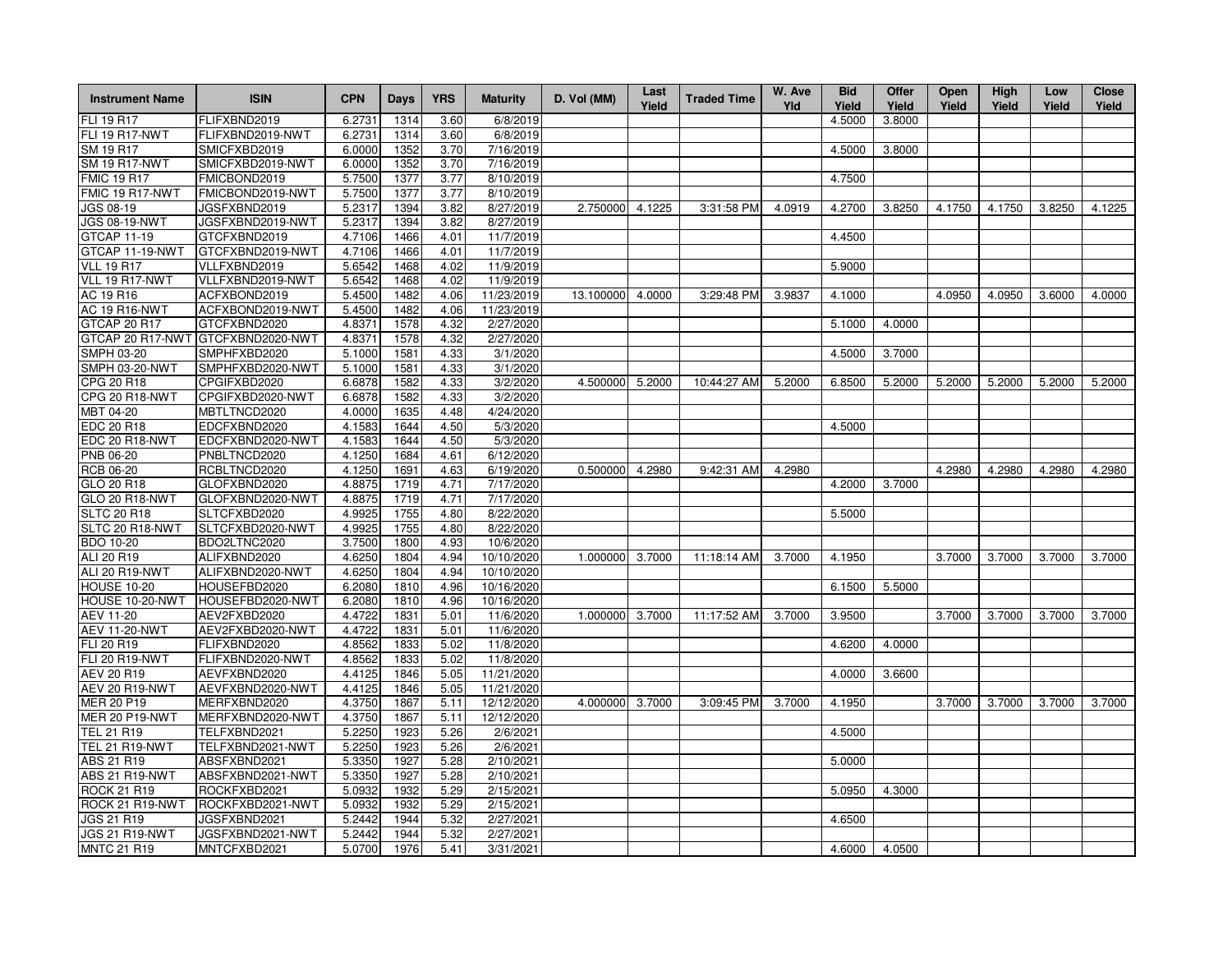| <b>Instrument Name</b> | <b>ISIN</b>                       | <b>CPN</b> | <b>Days</b> | <b>YRS</b> | <b>Maturity</b> | D. Vol (MM)      | Last<br>Yield | <b>Traded Time</b> | W. Ave<br>Yld | <b>Bid</b><br>Yield | <b>Offer</b><br>Yield | Open<br>Yield | High<br>Yield | Low<br>Yield | <b>Close</b><br>Yield |
|------------------------|-----------------------------------|------------|-------------|------------|-----------------|------------------|---------------|--------------------|---------------|---------------------|-----------------------|---------------|---------------|--------------|-----------------------|
| MNTC 21 R19-NWT        | MNTCFXBD2021-NWT                  | 5.0700     | 1976        | 5.41       | 3/31/2021       |                  |               |                    |               |                     |                       |               |               |              |                       |
| SMB 21 R19             | SMBFXBND2021                      | 5.5000     | 1978        | 5.42       | 4/2/2021        | 1.000000         | 4.3000        | 11:17:30 AM        | 4.3000        | 4.6500              | 4.0750                | 4.3000        | 4.3000        | 4.3000       | 4.3000                |
| <b>SMB 21 R19-NWT</b>  | SMBFXBND2021-NWT                  | 5.5000     | 1978        | 5.42       | 4/2/2021        |                  |               |                    |               |                     |                       |               |               |              |                       |
| BP 04-21               | LBPLTNCD2021                      | 3.7500     | 1985        | 5.43       | 4/9/2021        |                  |               |                    |               |                     |                       |               |               |              |                       |
| <b>VLL 21 R19</b>      | VLLFXBND2021                      | 5.9437     | 2015        | 5.52       | 5/9/2021        |                  |               |                    |               | 6.2500              |                       |               |               |              |                       |
| VLL 21 R19-NWT         | VLLFXBND2021-NWT                  | 5.9437     | 2015        | 5.52       | 5/9/2021        |                  |               |                    |               |                     |                       |               |               |              |                       |
| AC 05-21               | ACFXBOND2021                      | 6.8000     | 2018        | 5.52       | 5/12/2021       | 7.000000 4.0500  |               | 3:50:26 PM         | 4.1141        | 4.1500              | 3.7000                | 4.2000        | 4.2000        | 4.0500       | 4.0500                |
| AC 05-21-NWT           | ACFXBOND2021-NWT                  | 6.8000     | 2018        | 5.52       | 5/12/2021       |                  |               |                    |               |                     |                       |               |               |              |                       |
| SM 21 R19              | SMICFXBD2021                      | 5.2958     | 2025        | 5.54       | 5/19/2021       |                  |               |                    |               | 4.5000              | 4.0000                |               |               |              |                       |
| <b>SM 21 R19-NWT</b>   | SMICFXBD2021-NWT                  | 5.2958     | 2025        | 5.54       | 5/19/2021       |                  |               |                    |               |                     |                       |               |               |              |                       |
| CHI 21 R19             | CHIFXBND2021                      | 5.3200     | 2043        | 5.59       | 6/6/2021        |                  |               |                    |               | 5.5000              |                       |               |               |              |                       |
| CHI 21 R19-NWT         | CHIFXBND2021-NWT                  | 5.3200     | 2043        | 5.59       | 6/6/2021        |                  |               |                    |               |                     |                       |               |               |              |                       |
| GTCAP 21 R19           | GTCFXBND2021                      | 5.1965     | 2105        | 5.76       | 8/7/2021        | 5.000000         | 4.4000        | 9:42:11 AM         | 4.4000        | 4.7000              |                       | 4.4000        | 4.4000        | 4.4000       | 4.4000                |
|                        | GTCAP 21 R19-NWT GTCFXBND2021-NWT | 5.1965     | 2105        | 5.76       | 8/7/2021        |                  |               |                    |               |                     |                       |               |               |              |                       |
| <b>SMPH 21 R19</b>     | SMPHFXBD2021                      | 5.2006     | 2130        | 5.83       | 9/1/2021        |                  |               |                    |               | 4.7500              |                       |               |               |              |                       |
| SMPH 21 R19-NWT        | SMPHFXBD2021-NWT                  | 5.2006     | 2130        | 5.83       | 9/1/2021        |                  |               |                    |               |                     |                       |               |               |              |                       |
| CPG 21 R20             | CPGIFXBD2021                      | 6.9758     | 2131        | 5.83       | 9/2/2021        |                  |               |                    |               | 7.2500              |                       |               |               |              |                       |
| CPG 21 R20-NWT         | CPGIFXBD2021-NWT                  | 6.9758     | 2131        | 5.83       | 9/2/2021        |                  |               |                    |               |                     |                       |               |               |              |                       |
| AP 21 R19              | APCFXBND2021                      | 5.2050     | 2139        | 5.86       | 9/10/2021       |                  |               |                    |               | 4.5500              | 4.3000                |               |               |              |                       |
| AP 21 R19-NWT          | APCFXBND2021-NWT                  | 5.2050     | 2139        | 5.86       | 9/10/2021       |                  |               |                    |               |                     |                       |               |               |              |                       |
| MBT 11-21              | MBTLTNCD2021                      | 4.2500     | 2211        | 6.05       | 11/21/2021      |                  |               |                    |               |                     |                       |               |               |              |                       |
| FLI 21 R20             | FLIFXBND2021                      | 5.4000     | 2224        | 6.09       | 12/4/2021       |                  |               |                    |               | 4.8750              | 4.4000                |               |               |              |                       |
| <b>FLI 21 R20-NWT</b>  | FLIFXBND2021-NWT                  | 5.4000     | 2224        | 6.09       | 12/4/2021       |                  |               |                    |               |                     |                       |               |               |              |                       |
| <b>RLC 02-22</b>       | RLCFXBND2022                      | 4.8000     | 2305        | 6.31       | 2/23/2022       | 10.000000 4.3100 |               | 3:50:59 PM         | 4.3100        | 4.9500              | 4.3000                | 4.3100        | 4.3100        | 4.3100       | 4.3100                |
| <b>RLC 02-22-NWT</b>   | RLCFXBND2022-NWT                  | 4.8000     | 2305        | 6.31       | 2/23/2022       |                  |               |                    |               |                     |                       |               |               |              |                       |
| SMB 22 R19             | SMBFXBND2022                      | 6.6000     | 2343        | 6.41       | 4/2/2022        |                  |               |                    |               | 5.0500              | 4.5500                |               |               |              |                       |
| SMB 22 R19-NWT         | SMBFXBND2022-NWT                  | 6.6000     | 2343        | 6.41       | 4/2/2022        |                  |               |                    |               |                     |                       |               |               |              |                       |
| ALI 22 R19             | ALIFXBND2022                      | 6.0000     | 2368        | 6.48       | 4/27/2022       |                  |               |                    |               | 4.6745              | 4.0000                |               |               |              |                       |
| ALI 22 R19-NWT         | ALIFXBND2022-NWT                  | 6.0000     | 2368        | 6.48       | 4/27/2022       |                  |               |                    |               |                     |                       |               |               |              |                       |
| ALI 22 4.5             | ALI2FXBD2022                      | 4.5000     | 2370        | 6.49       | 4/29/2022       |                  |               |                    |               | 4.4900              | 4.0000                |               |               |              |                       |
| ALI 22 4.5-NWT         | ALI2FXBD2022-NWT                  | 4.5000     | 2370        | 6.49       | 4/29/2022       |                  |               |                    |               |                     |                       |               |               |              |                       |
| <b>SLTC 22 R20</b>     | SLTCFXBD2022                      | 5.5796     | 2393        | 6.55       | 5/22/2022       |                  |               |                    |               | 5.8750              | 4.4000                |               |               |              |                       |
| SLTC 22 R20-NWT        | SLTCFXBD2022-NWT                  | 5.5796     | 2393        | 6.55       | 5/22/2022       |                  |               |                    |               |                     |                       |               |               |              |                       |
| HOUSE 22 R20           | HOUSEFBD2022                      | 6.1310     | 2448        | 6.70       | 7/16/2022       |                  |               |                    |               | 6.5500              |                       |               |               |              |                       |
|                        | HOUSE 22 R20-NWT HOUSEFBD2022-NWT | 6.1310     | 2448        | 6.70       | 7/16/2022       |                  |               |                    |               |                     |                       |               |               |              |                       |
| SM 22 R19              | SMICFXBD2022                      | 6.9442     | 2448        | 6.70       | 7/16/2022       |                  |               |                    |               | 4.8000              | 4.4000                |               |               |              |                       |
| <b>SM 22 R19-NWT</b>   | SMICFXBD2022-NWT                  | 6.9442     | 2448        | 6.70       | 7/16/2022       |                  |               |                    |               |                     |                       |               |               |              |                       |
| AEV 22 R20             | AEVFXBND2022                      | 5.0056     | 2469        | 6.76       | 8/6/2022        |                  |               |                    |               | 4.3000              |                       |               |               |              |                       |
| <b>AEV 22 R20-NWT</b>  | AEVFXBND2022-NWT                  | 5.0056     | 2469        | 6.76       | 8/6/2022        |                  |               |                    |               |                     |                       |               |               |              |                       |
| FLI 22 R20             | FLIFXBND2022                      | 5.3567     | 2483        | 6.80       | 8/20/2022       |                  |               |                    |               | 4.7950              |                       |               |               |              |                       |
| <b>FLI 22 R20-NWT</b>  | FLIFXBND2022-NWT                  | 5.3567     | 2483        | 6.80       | 8/20/2022       |                  |               |                    |               |                     |                       |               |               |              |                       |
| GTCAP 23 R20           | GTCFXBND2023                      | 5.0937     | 2674        | 7.32       | 2/27/2023       |                  |               |                    |               | 7.0000              |                       |               |               |              |                       |
|                        | GTCAP 23 R20-NWT GTCFXBND2023-NWT | 5.0937     | 2674        | 7.32       | 2/27/2023       |                  |               |                    |               |                     |                       |               |               |              |                       |
| EDC 23 R19             | EDCFXBND2023                      | 4.7312     | 2739        | 7.50       | 5/3/2023        |                  |               |                    |               | 5.3000              |                       |               |               |              |                       |
| EDC 23 R19-NWT         | EDCFXBND2023-NWT                  | 4.7312     | 2739        | 7.50       | 5/3/2023        |                  |               |                    |               |                     |                       |               |               |              |                       |
| GLO 23 R20             | GLOFXBND2023                      | 5.2792     | 2814        | 7.70       | 7/17/2023       | 40.000000 4.3000 |               | 3:50:50 PM         | 4.3000        | 5.0000              |                       | 4.3000        | 4.3000        | 4.3000       | 4.3000                |
| GLO 23 R20-NWT         | GLOFXBND2023-NWT                  | 5.2792     | 2814        | 7.70       | 7/17/2023       |                  |               |                    |               |                     |                       |               |               |              |                       |
| FLI 23 R20             | FLIFXBND2023                      | 5.4333     | 2928        | 8.02       | 11/8/2023       |                  |               |                    |               | 5.3950              |                       |               |               |              |                       |
| <b>FLI 23 R20-NWT</b>  | FLIFXBND2023-NWT                  | 5.4333     | 2928        | 8.02       | 11/8/2023       |                  |               |                    |               |                     |                       |               |               |              |                       |
| AEV 23 R20             | AEVFXBND2023                      | 4.6188     | 2941        | 8.05       | 11/21/2023      |                  |               |                    |               | 5.5000              |                       |               |               |              |                       |
| <b>AEV 23 R20-NWT</b>  | AEVFXBND2023-NWT                  | 4.6188     | 2941        | 8.05       | 11/21/2023      |                  |               |                    |               |                     |                       |               |               |              |                       |